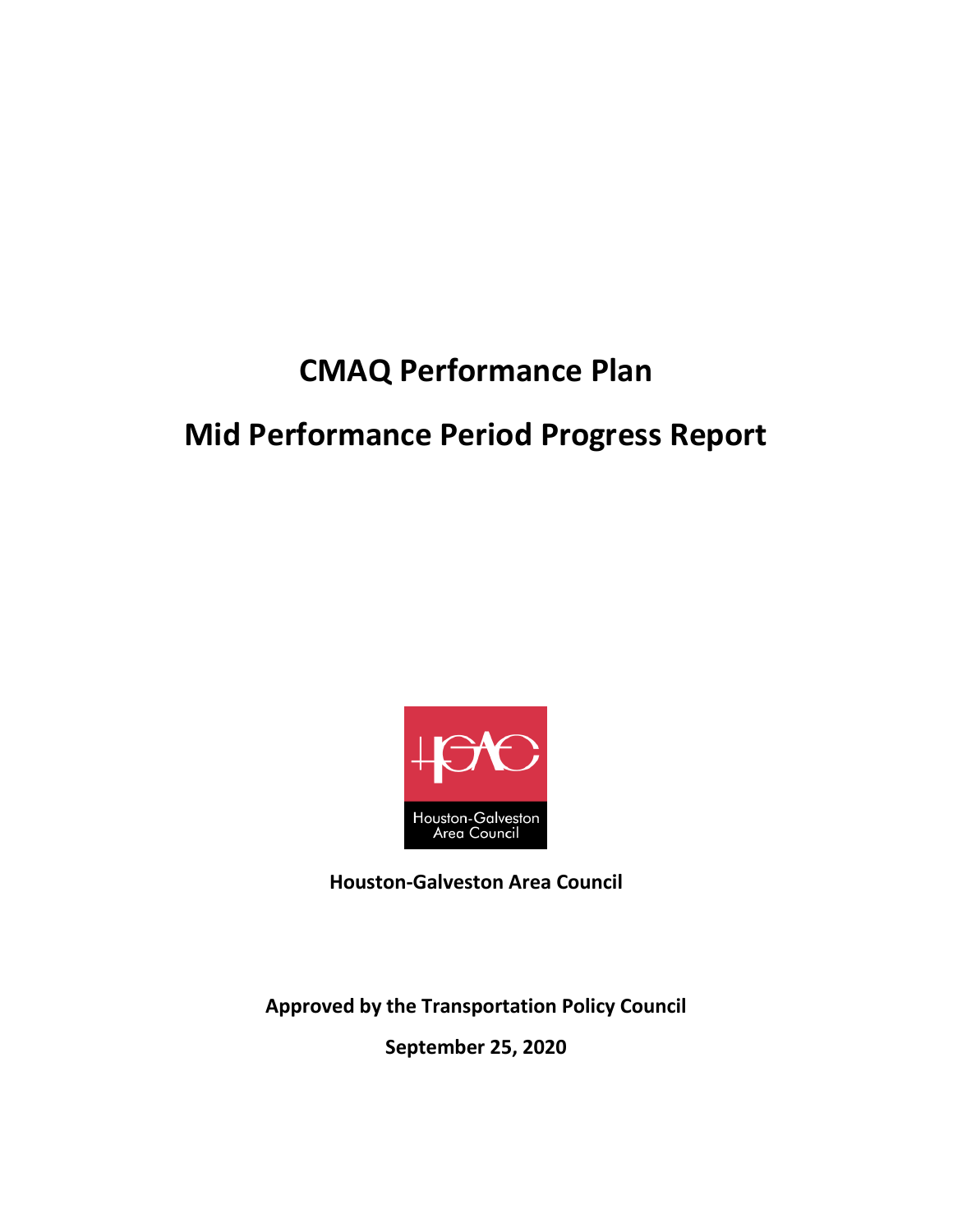#### **Introduction**

The purpose of this report is to provide a mid-term update to H-GAC's 2018 CMAQ Performance Plan Report. This will serve to document the progress towards meeting the region's two-year targets for peakhour excessive delay, non-single-occupant-vehicles, and on-road mobile source emissions as set in that report. Additionally, this report will recommend revisions to the region's four-year targets as necessary. These targets and target revisions were established by the Houston-Galveston Area Council with regional stakeholder input in coordination and consultation with the Texas Department of Transportation (TxDOT) as well as other regional metropolitan planning organizations (MPOs) within the State of Texas.

## **Initial Baseline Condition**

To establish targets, H-GAC and TxDOT looked at baseline conditions in the Houston-Galveston region for three specific measures that relate to the CMAQ program:

- Peak-Hour Excessive Delay Measure (PHED)
- Non-Single-Occupant-Vehicle Measure (Non-SOV)
- On-Road Mobile Source Emissions Measure

The results of these analyses for the baseline years are documented below.

## **Traffic Congestion Measures**

Two of the congestion measures relate to traffic conditions: Peak Hour Excessive Delay (PHED) and Non-Single Vehicle Occupancy Travel (Non-SOV). The PHED measure is defined as the annual hours of peak hour excessive delay per capita. Excessive delay refers to the additional time spent in congestion based on an established speed threshold. Peak periods are defined as Monday through Friday 6:00AM – 10:00AM and 3:00PM – 7:00PM. The baseline annual PHED per capita measure for the Houston-Galveston region is 14.0 hours. After years of construction, the opening of US 290 and other major corridors in the 8-county region contributed to better reliability. Peak Hour Excessive Delay is holding steady at 14 hours for 2018 and 2020. H-GAC staff is not recommending an adjustment to the original 2022 target of 14.0 hours. Additional information about PHED target progress can be found in Table 1.

| Measure                                    | <b>Baseline</b> | 2020<br>Targets | 2020<br><b>Actuals</b> | 2020<br><b>Target</b><br>achieved? | 2022<br><b>Targets</b> | 2022 Target<br>Adjustments |  |
|--------------------------------------------|-----------------|-----------------|------------------------|------------------------------------|------------------------|----------------------------|--|
| <b>Peak Hour Excessive</b>                 | 14              | 14              | 14                     | <b>YES</b>                         | 14                     | 14                         |  |
| Delay                                      |                 |                 |                        |                                    |                        |                            |  |
| (A decreased value indicates improvement.) |                 |                 |                        |                                    |                        |                            |  |

#### **Table 1 – PHED Baseline, Targets and Target Achievement**

While H-GAC achieved the 2020 performance target for Peak Hour Excessive Delay (PHED), it is important to identify issues with the underlying data used to calculate the performance and achievement. Methods for calculating this measure are prescribed in federal guidance. The paragraphs that follow detail some of the data issues with measuring Peak Hour Excessive Delay.

The Texas Department of Transportation contracts with the Texas A&M Transportation Institute (TTI) to calculate the conditions of Peak Hour Excessive Delay (PHED). TTI used the National Performance Management Research Data Set (NPMRDS) roadway segments defined as Traffic Message Channel (TMC)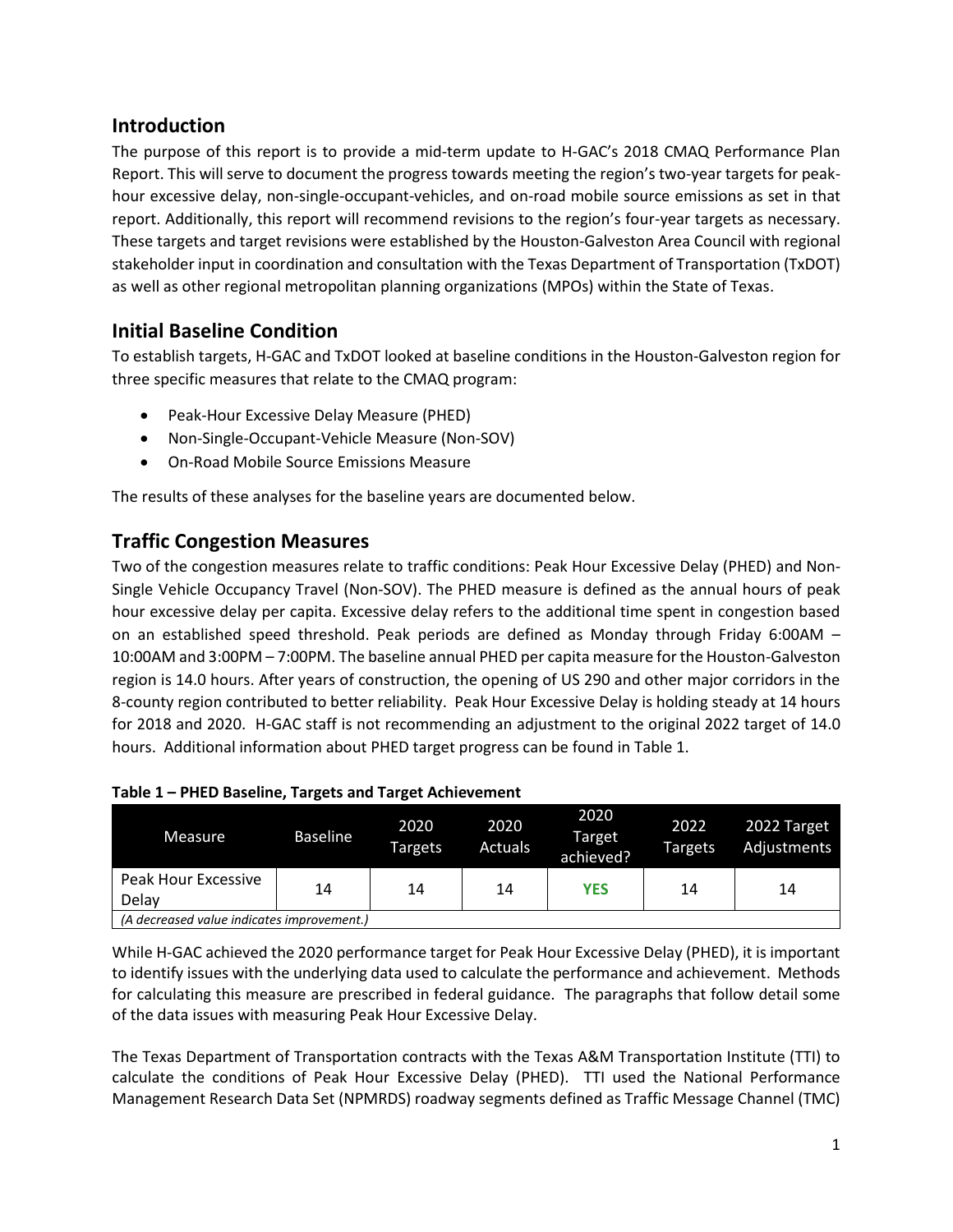segments for their estimation of the PHED. These TMC roadway lengths are updated periodically by the NPMRDS vendor INRIX; these changes can have significant impacts on the PHED. The TMC length changes were the results of INRIX changing its base map when switching from TomTom to HERE Technologies.

The TMC roadway segments for the years of 2017-2018 and 2018-2019 were compared to determine if there were any changes. This comparison showed that between 2017 and 2018, approximately 1% of the TMC segments changed by +/- 10%, however, during that time, the Annual Average Daily Traffic (AADT) assigned to TMCs changed by over 20%. The important point is that between 2018 and 2019, over 80% of the TMC segment lengths changed by +/- at least 10%, and a minimum of 20% of the AADT assigned to TMCs changed by at least +/- 10%.

Generally, one of the two inputs to personal-miles of travel (the variable combined with speed data to calculate delay) changed between 2017 and 2018. However, both variables (length and AADT) changed significantly between 2018 and 2019, consequently amplifying the effects. When the lengths of the TMC roadway segments or AADT change, this alters the personal miles of travel assigned to the TMC. As a result, these changes can modify the speeds that are captured inside the shorter or longer TMC segments causing the TMCs to have completely different characteristics across the years. Currently, the data is not consistent enough to be able to monitor Peak Hour Excessive Delay (PHED) of the transportation system. The analysis of data changes shows that PHED estimates are highly variable and meeting PHED targets may be problematic in the future. H-GAC will continue working with Texas Transportation Institute staff to review future changes to the input data and monitor the performance of excessive delay.

Non-Single Vehicle Occupancy Travel (Non-SOV) performance measure, the Non-SOV measure is computed as the percent of working population that do not drive alone to work in a car, van or truck or those who ride public transit, rideshare, bicycle or telecommute to work. The conditions and targets for the percent of the Non-Single Occupant Vehicles are based on the Houston-Galveston Area Council travel demand model mode choice model output. Mode choice predicts the choices that individuals or groups make in selecting their transportation modes: single occupant vehicles, carpool, transit, and nonmotorized. An important objective of the model is to predict the share of trips attracted to public transportation. Other factors considered for mode choice include socio-economic or household characteristics, travel time, travel cost and access to mass transit options. H-GAC staff will continue to monitor the performance of mode choice. Additional information about Non-SOV target progress can be found in Table 2.

| Measure                                     | 2018<br>Baseline | 2020<br>Targets | 2020<br>Actuals | 2020<br>Target<br>achieved? | 2022<br>Targets | 2022 Target<br>Adjustments |  |
|---------------------------------------------|------------------|-----------------|-----------------|-----------------------------|-----------------|----------------------------|--|
| Non-Single Occupant<br><b>Vehicle Trips</b> | 20.1%            | 21.1%           | 21.1%           | <b>YES</b>                  | 22.1%           | 20.0%                      |  |
| (An increased value indicates improvement.) |                  |                 |                 |                             |                 |                            |  |

#### **Table 2 – Non-SOV Baseline, Targets and Target Achievement**

The COVID19 pandemic of 2020 has drastically impacted reliability and congestion performance. Indeed, the full impacts of the pandemic on traffic have yet to be realized. As a result, it is unclear what the outcomes will be in future years and may cause achieving future targets problematic. In conclusion, H-GAC staff will continue to work with the Texas Transportation Institute, the Texas Department of Transportation, and other partners to monitor and understand the performance of the background data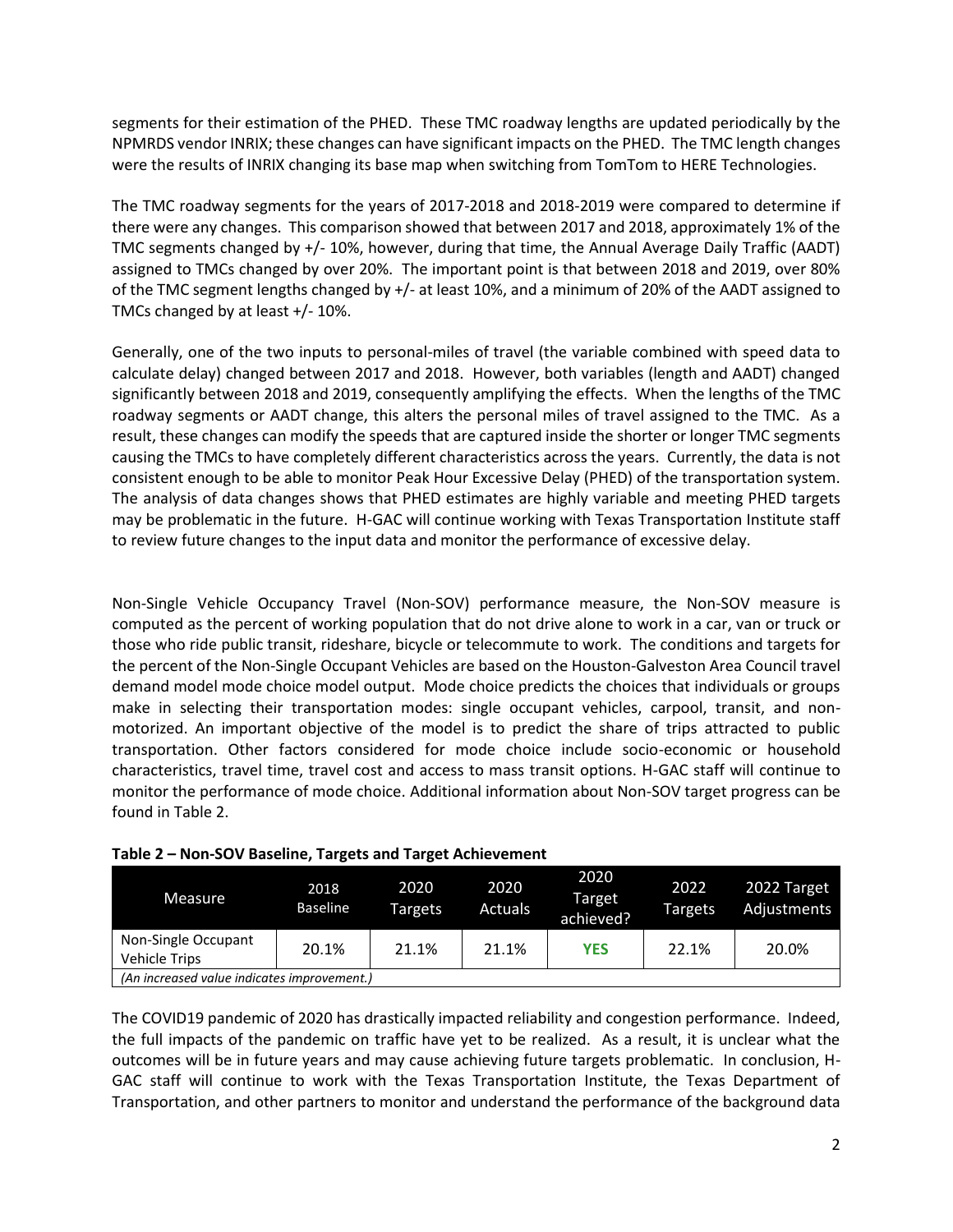used to calculate reliability and congestion measures. This is expected to result in the best possible target projections and achievements.

H-GAC staff is recommending the adjustment of the Non-Single Occupant Vehicle 2022 target to 20% due to the expected impacts from the Coronavirus pandemic as shown in Table 2 above.

## **CMAQ On-Road Mobile Source Emissions Measures Targets**

During the initial performance period, in 2018, H-GAC developed an initial estimate of on-road mobile source emissions reductions related to CMAQ-funded projects within the agency's service area. H-GAC and TxDOT used the Transportation Improvement Program (TIP) to develop initial performance target estimates. For this initial target, emission reduction estimates attributed to TIP projects in federal fiscal years 2019-2022 were summed in kg/day to determine initial target estimates. This time span, agreed upon through discussions with TxDOT as well as other MPOs within Texas, used NOx and VOC emissions estimates from programmed TIP projects anticipated to begin between 2019 and 2022. For this first performance period, the two-year target was determined by summing TIP projects from 2019 and 2020, while the four-year target was determined by summing TIP projects from 2019, 2020, 2021, and 2022. These targets were presented to and approved by the regional Transportation Policy Council and submitted to TxDOT prior to the October 1, 2018 deadline for inclusion in the State DOT Baseline Performance Period Report. These targets, as submitted, can be found in Table 3 of this document.

| <b>Performance Measure</b> | 2-Year Target | 4-Year Target |
|----------------------------|---------------|---------------|
| Emissions – $NO_{x}$       | 1.419.426     | 1.883.294     |
| Emissions - VOC            | 169.301       | 200.809       |

#### **Assessment of Two-Year Target Progress**

In 2020, at the mid-point of the first performance period, H-GAC staff began to analyze the emission reductions attributable to TIP projects that let within the years 2019 and 2020 and were reported to the Federal Highway Administration's (FHWA) CMAQ Public Access System. Based on these projects, staff was able to compare the emissions reduction targets formulated in 2018 with the actual emission reduction performance of regional CMAQ projects. These results can be found in Table 4.

| Table 4 - Established H-GAC Region CMAQ-Focused 2-Year Targets (2019-2022) |  |
|----------------------------------------------------------------------------|--|
|----------------------------------------------------------------------------|--|

| Performance<br><b>Measure</b> | 2-Year Target | 2-Year Progress | 2-Year Delta |  |  |
|-------------------------------|---------------|-----------------|--------------|--|--|
| Emissions – $NOx$             | 1.419.426     | 158.319         | (1,261.107)  |  |  |
| Emissions – VOC               | 169.301       | 52.010          | (117.291)    |  |  |

There has been significantly less progress on the initial two-year target than was anticipated when the targets were initially set in 2018. As a result, the Houston region was unable to meet these two-year targets. This variance can be attributed to several factors: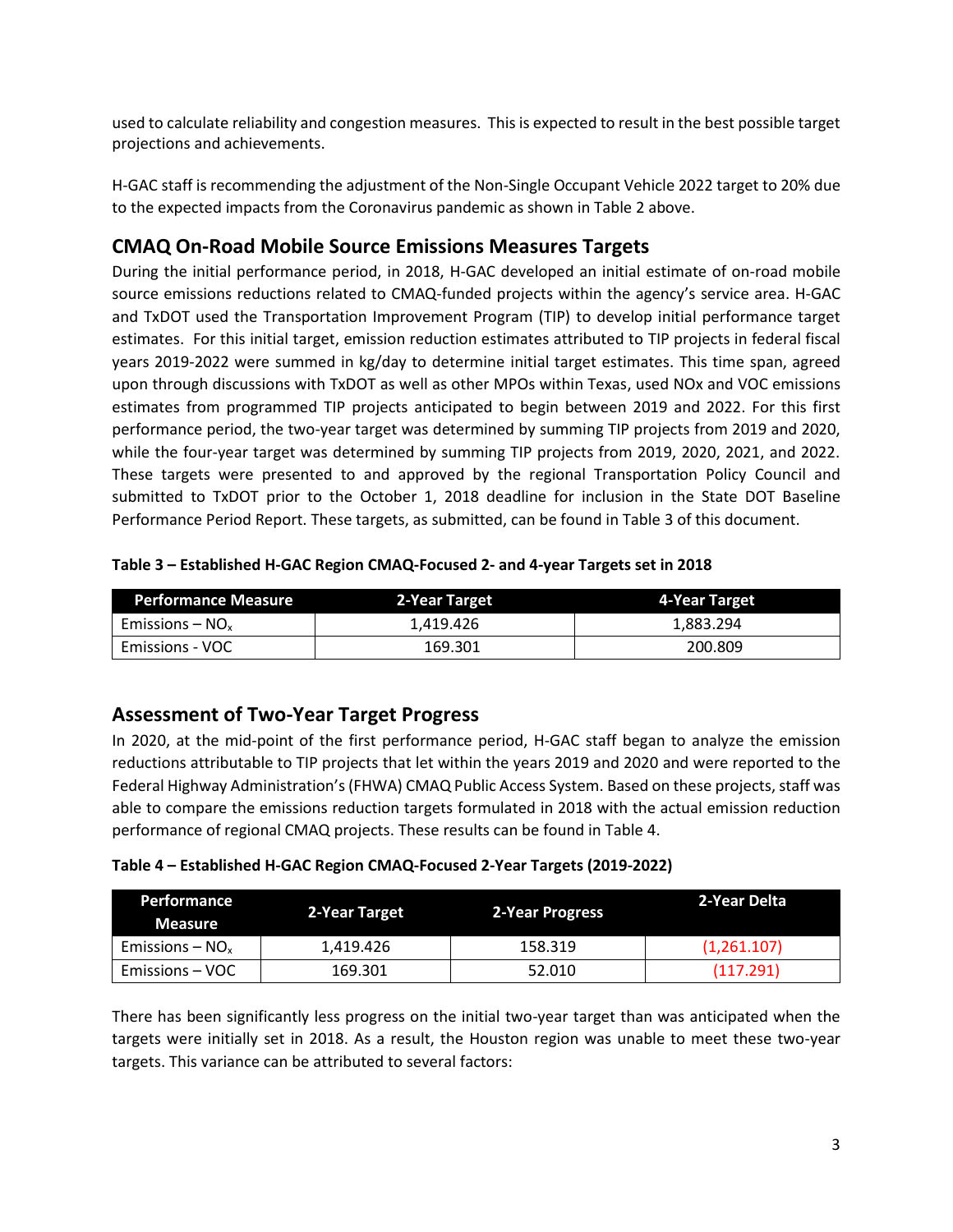- Letting Date Variance: Due to the formulation of the performance measures, all emission reductions attributed to any given project are counted in the year the project is initially obligated. As a result of this, approximately 825 kg/day of targeted NOx and 22.9 kg/day of targeted VOC were lost due to projects being unexpectedly let in 2018. The largest of these rescheduled projects is H-GAC's Clean Vehicles Program, which accounts for 822.66 kg/day of NOx and 22.46 kg/day of VOC emission reductions and was obligated in 2018 rather than 2019 as anticipated.
- Project Delays: Similarly, one of our Transportation Improvement Plan projects was delayed until a later year which removed it from this analysis. This accounted for 0.07 kg/day of NOx emissions reductions and 0.02 kg/day of VOC emissions reductions.
- Funding Category Changes and Project Cancellations: Finally, a small portion of the emissions reduction decreases are the result of four projects that were either moved to a separate, non-CMAQ funding category or were canceled altogether by the project's sponsor. This set of projects resulted in 0.04 kg/day of NOx reductions and 0.01 kg/day of VOC reductions.

Following the completion, approval by H-GAC's Transportation Policy Council, and submission of the initial two- and four-year targets in September 2018, FHWA released guidance in January 2019 to assist with the development of CMAQ targets. This guidance recommended that MPOs and state DOTs should use the time frame of 2018 through 2021 rather than 2019 through 2022 as H-GAC utilized in our initial target estimates. Using the revised time frame recommended in the guidance would result in a significant increase in emissions attributable to progress towards meeting the two-year performance target. Calculating the two-year target progress from 2018 through 2021 would have resulted in two-year progress of 919.445 kg/day of NOx and 68.570 kg/day of VOC.

#### **Revisions to Four-Year CMAQ Targets**

Due to lower than expected progress towards meeting the two- and four- year targets, it is necessary to revise our initial four-year targets downwards to reflect possible outcomes. First, this revision will revise the time frame for the remainder of the performance period. This revised range will include the years 2018 through 2021 to match the range recommended by the FHWA guidance that was not available during the initial 2018 development of the targets. Additionally, rather than base this revised four-year target on a direct accounting of planned projects as was done initially, H-GAC has used a revised methodology that was devised in conjunction with the Texas Department of Transportation and other Metropolitan Planning Organizations within Texas. This new methodology takesthe variability of regional transportation projects into account. The revised four-year target uses a combination of verified outcomes from 2018 and 2019, as reported to the FHWA CMAQ Public Access System, as well as an estimate of future project outcomes derived from an average of Houston-Galveston region CMAQ projects funded over the last four full fiscal years between 2016 and 2019. This average was then doubled to determine an estimate of CMAQ-funded emissions reductions for fiscal years 2020 and 2021. Finally, the results from 2018 and 2019 were added to the averages for 2020 and 2021 to determine an estimated revised four-year target. Finally, this estimate is reduced by approximately 65% to take into account anticipated annual improvements to regional emissions due to on-road fleet turnover. The revised four-year target resulting from this analysis can be found in Table 5.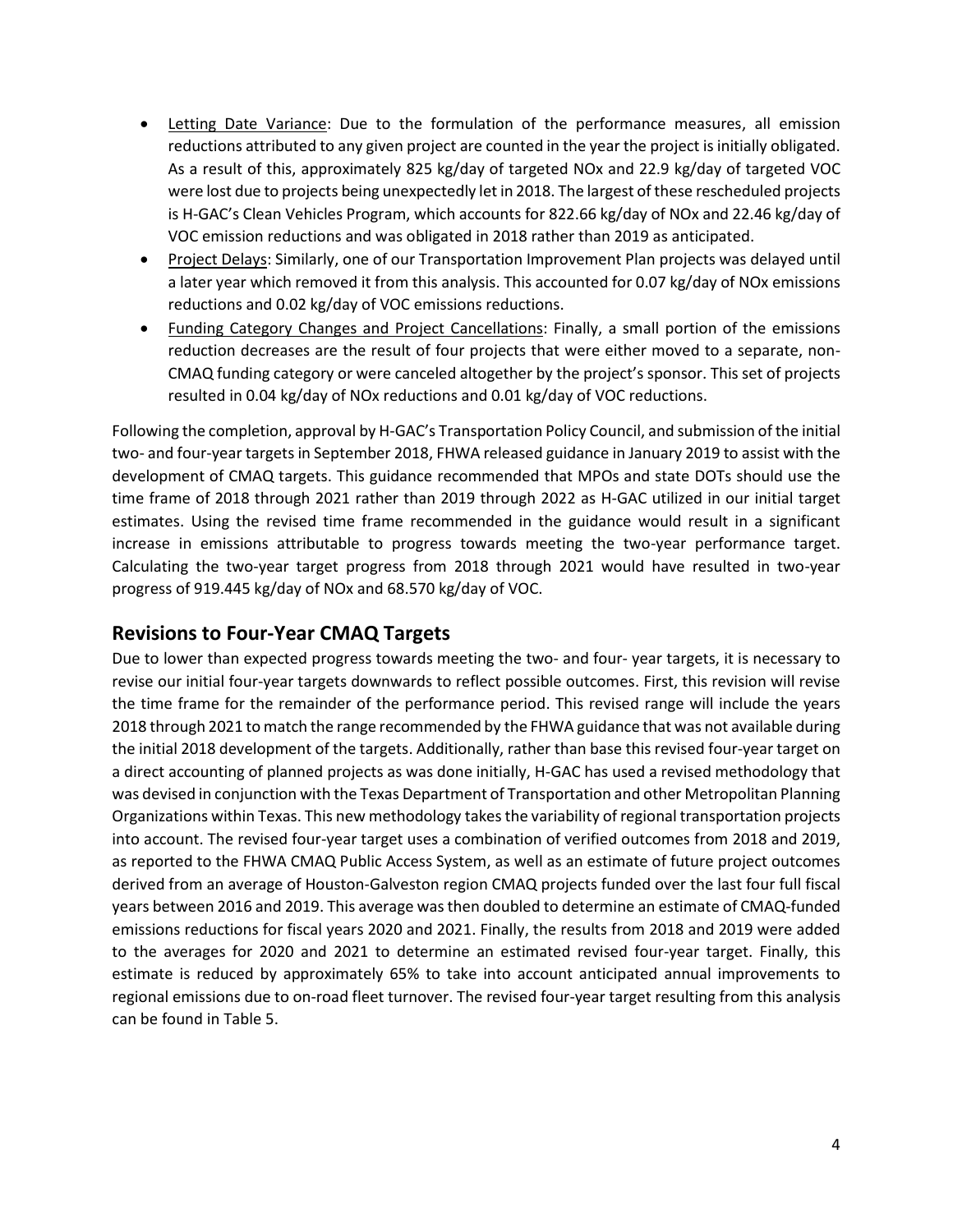| <b>Performance</b><br><b>Measure</b> | <b>Original 4-Year Target</b> | <b>Revised 4-Year Target</b> |
|--------------------------------------|-------------------------------|------------------------------|
| Emissions – $NOx$                    | 1,883.296                     | 1,429.077                    |
| Emissions – VOC                      | 200.811                       | 234.604                      |

#### **Table 5 – Revised H-GAC Region CMAQ-Focused 4-Year Targets (2018-2021)**

## **Description of CMAQ Projects**

The Houston-Galveston Area Council coordinates with local stakeholders to select CMAQ projects for deployment in the Houston-Galveston-Brazoria ozone nonattainment area. These projects are selected to meet the program goals of reducing congestion and/or reducing emissions of ozone precursor pollutants. Emissions estimates for these projects are estimated by H-GAC using methodologies developed as part of the Texas Guide to Accepted Mobile Source Emission Reduction Strategies (MOSERS). In cases where no practical MOSERS methodology exists, verified past emission reduction performance is used to create an emissions reduction estimate. The results from these analyses are then uploaded by TxDOT into the CMAQ Public Access System upon the obligation of funding to projects and are accounted for in the expected benefits outlined in the table below. To simplify reporting, projects are grouped in the table based on general categories H-GAC uses to report project types in the TIP.

H-GAC is not required to report benefits for pollutants other than VOC and  $NO<sub>x</sub>$ . As such, the table below reports only on these pollutants. Benefits for later years in the reporting period tend to be lower than earlier years due to regional fleet turnover. Table 6 shows the projects that have been obligated and were included in the CMAQ Public Access System for years 2018 and 2019. Table 7 shows the projects that have been programmed into the Transportation Improvement Program for the years 2020 and 2021 and are expected to contribute to the Houston region's progress towards meeting the revised four-year targets.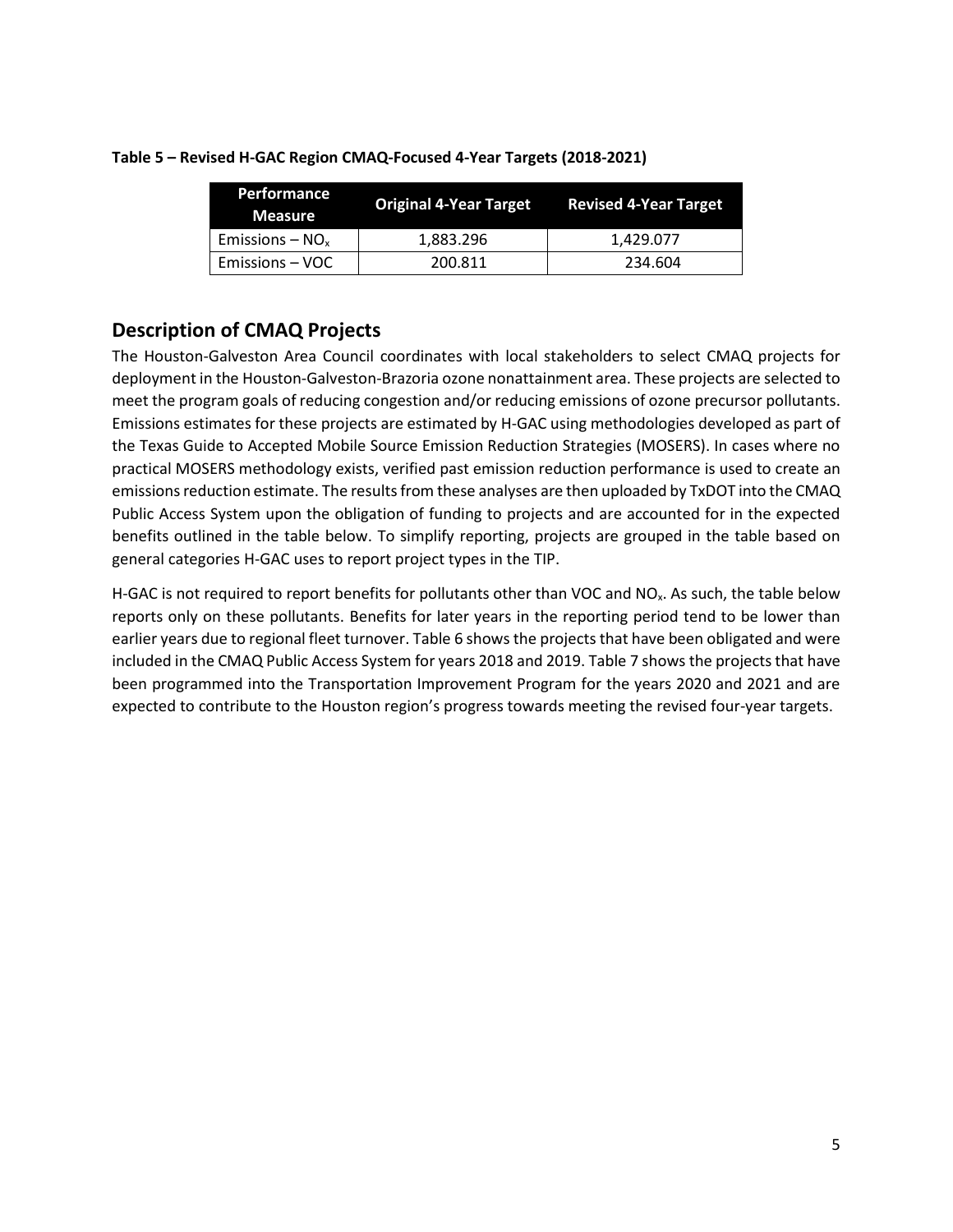| <b>Project Type</b>                 | <b>MPO ID</b> | <b>Project Description</b>                                                  | <b>Year of</b><br><b>CMAQ</b><br><b>Obligation</b> | <b>NOx Benefit</b><br>(kg/day) | <b>VOC Benefit</b><br>(kg/day) | <b>PHED Benefit</b>              | <b>Non-SOV Benefit</b>            |
|-------------------------------------|---------------|-----------------------------------------------------------------------------|----------------------------------------------------|--------------------------------|--------------------------------|----------------------------------|-----------------------------------|
| <b>Traffic Flow</b><br>Improvements | 17043         | <b>US 90 ITS</b><br>Implementation                                          | 2018                                               | 0.98                           | 0.19                           | Yes-reduces<br>peak hour delay   | <b>No</b>                         |
| <b>Traffic Flow</b><br>Improvements | 17042         | IH 10 ITS<br>Implementation                                                 | 2018                                               | 1.788                          | 0.26                           | Yes-reduces<br>peak hour delay   | No                                |
| Air Quality                         | 14723         | <b>H-GAC Commuter and</b><br><b>Transit Pilot Program</b><br>Implementation | 2018                                               | 11.53                          | 17.26                          | Yes – reduces<br>peak hour delay | Yes - Increases<br>non-SOV travel |
| Air Quality                         | 17127         | <b>H-GAC Clean Vehicles</b><br>Program<br>Implementation                    | 2018                                               | 822.66                         | 22.46                          | Yes-reduces<br>peak hour delay   | <b>No</b>                         |
| Pedestrian/Bicycle                  | 16126         | Hills Bayou Trail<br>Construction                                           | 2018                                               | 0.024                          | 0.041                          | Yes-reduces<br>peak hour delay   | Yes-Increases<br>non-SOV travel   |
| <b>Traffic Flow</b><br>Improvements | 17027         | Fairmont Pkwy. ITS<br>Implementation                                        | 2018                                               | 0.635                          | 0.155                          | Yes-reduces<br>peak hour delay   | <b>No</b>                         |
| <b>2018 Emissions Total</b>         |               |                                                                             |                                                    | 837.617                        | 40.366                         |                                  |                                   |
| <b>Project Type</b>                 | <b>MPO ID</b> | <b>Project Description</b>                                                  | Year of<br><b>CMAQ</b><br><b>Obligation</b>        | <b>NOx Benefit</b><br>(kg/day) | <b>VOC Benefit</b><br>(kg/day) | <b>PHED Benefit</b>              | <b>Non-SOV Benefit</b>            |
| Air Quality                         | 14727         | <b>H-GAC Commute</b><br><b>Solutions Program</b>                            | 2019                                               | 11.53                          | 17.26                          | Yes-reduces<br>peak hour delay   | Yes - Increases<br>non-SOV travel |

**Table 6 – FY2018 and FY2019 Obligated CMAQ Projects in the Houston-Galveston Region (as reported in CMAQ Public Access System)**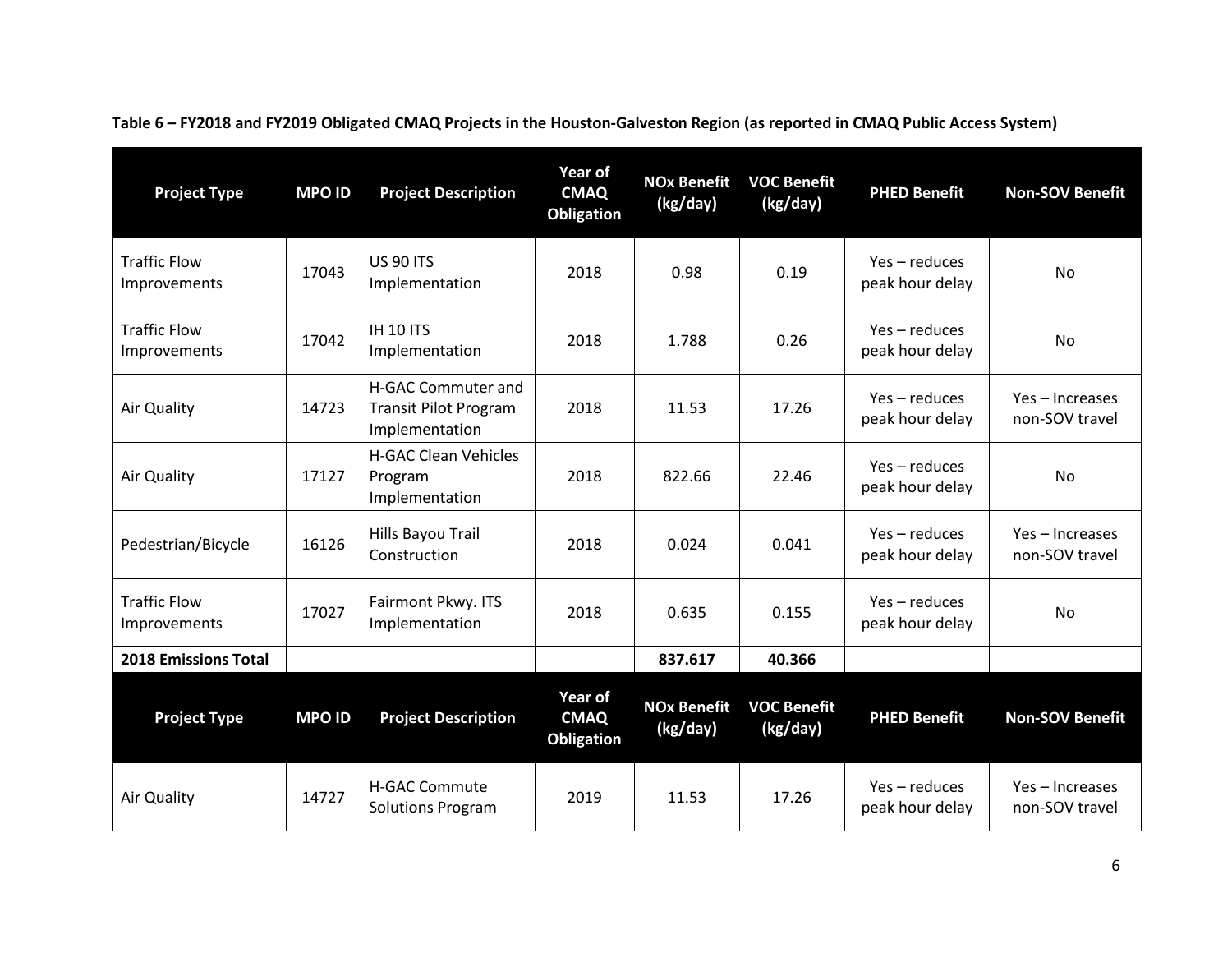| Air Quality                         | 11717 | Regional METRO Star<br>vanpool operations                                               | 2019 | 31.68  | 6.54   | $Yes - reduces$<br>peak hour delay | Yes – Increases<br>non-SOV travel |
|-------------------------------------|-------|-----------------------------------------------------------------------------------------|------|--------|--------|------------------------------------|-----------------------------------|
| Air Quality                         | 17124 | <b>H-GAC Travel Demand</b><br>Management<br>Marketing, Education<br>and Public Outreach | 2019 | 69.55  | 3.75   | Yes – reduces<br>peak hour delay   | Yes-Increases<br>non-SOV travel   |
| <b>Traffic Flow</b><br>Improvements | 17062 | <b>Regional ITS</b><br>Implementation                                                   | 2019 | 1.75   | 0.43   | Yes – reduces<br>peak hour delay   | No.                               |
| Pedestrian/Bicycle                  | 7814  | <b>Spring Creek</b><br>Hike & Bike Trail<br>Construction                                | 2019 | 0.318  | 0.224  | Yes – reduces<br>peak hour delay   | Yes - Increases<br>non-SOV travel |
| <b>2019 Emissions Total</b>         |       |                                                                                         |      | 81.828 | 28.204 |                                    |                                   |

#### **Table 7 – Expected Benefits of FY2020 and FY2021 Programmed CMAQ Projects in the Houston-Galveston Region**

| Project                             | <b>MPO ID</b> | <b>Project Description</b>                                        | Year of<br><b>Anticipated</b><br><b>CMAQ</b><br><b>Obligation</b> | <b>NOx</b><br><b>Benefit</b><br>(kg/day) | <b>VOC Benefit</b><br>(kg/day) | <b>PHED</b><br><b>Benefit</b>               | Non-SOV<br>Benefit                        |
|-------------------------------------|---------------|-------------------------------------------------------------------|-------------------------------------------------------------------|------------------------------------------|--------------------------------|---------------------------------------------|-------------------------------------------|
| Pedestrian/Bicycle                  | 16203         | <b>Construct On-Street Bicycle</b><br>Network                     | 2020                                                              | 1.58                                     | 2.68                           | $Yes -$<br>reduces<br>peak<br>hour<br>delay | $Yes -$<br>increases<br>non-SOV<br>travel |
| <b>Traffic Flow</b><br>Improvements | 17044         | Install New ITS Equipment and<br>Infrastructure on SH 6<br>Part 1 | 2020                                                              | 0.11                                     | 0.03                           | $Yes -$<br>reduces<br>peak<br>hour<br>delay | $Yes -$<br>increases<br>non-SOV<br>travel |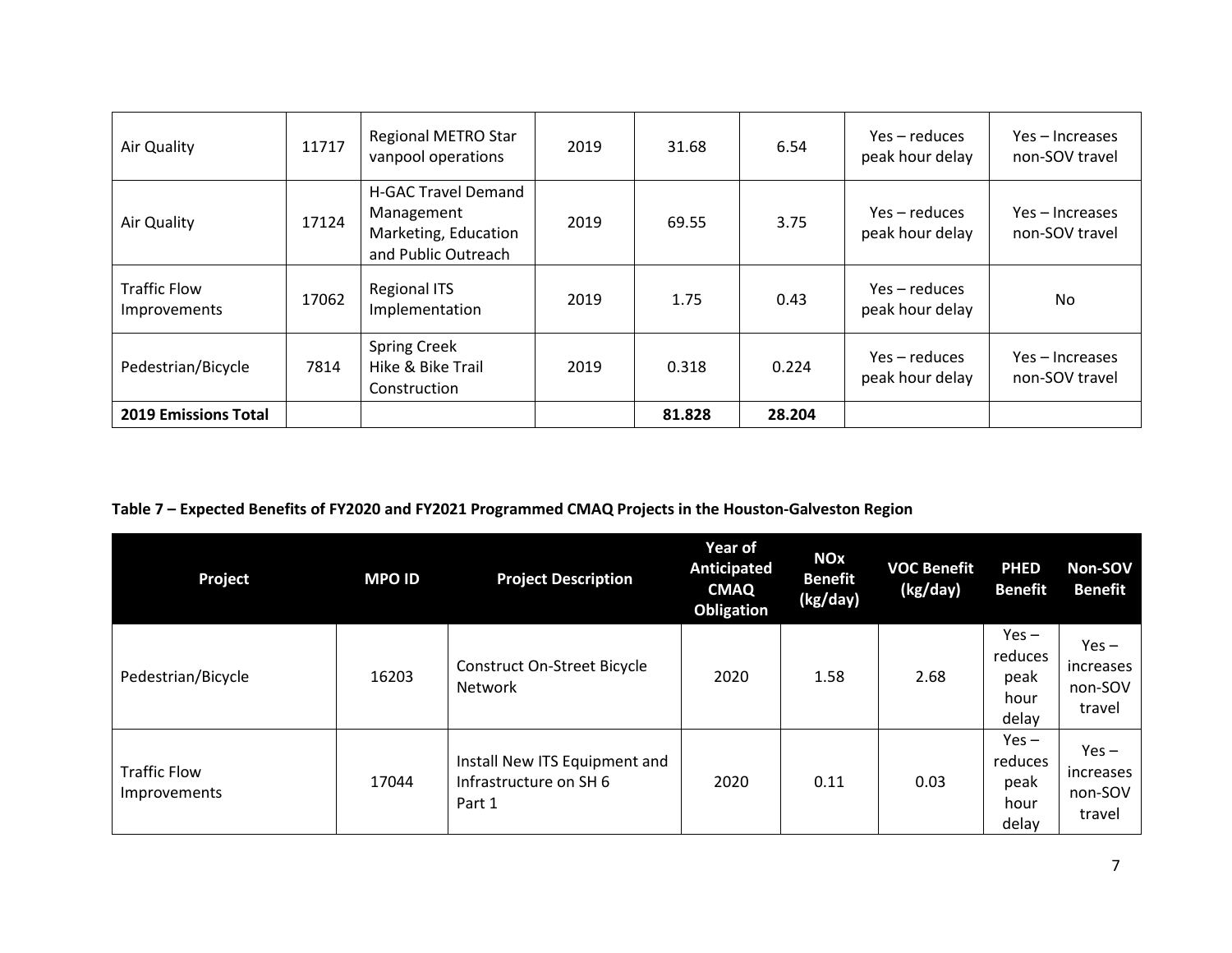| <b>Traffic Flow</b><br>Improvements        | 18646 | Install New ITS Equipment and<br>Infrastructure on SH6<br>Part 2 | 2020 | 0.11   | 0.03  | $Yes -$<br>reduces<br>peak<br>hour<br>delay | $Yes -$<br>increases<br>non-SOV<br>travel |
|--------------------------------------------|-------|------------------------------------------------------------------|------|--------|-------|---------------------------------------------|-------------------------------------------|
| <b>Traffic Flow</b><br><b>Improvements</b> | 17064 | Install New ITS Equipment and<br>Infrastructure on Interstate 45 | 2020 | 1.88   | 0.03  | $Yes -$<br>reduces<br>peak<br>hour<br>delay | $Yes -$<br>increases<br>non-SOV<br>travel |
| Air Quality                                | 17128 | Regional METRO Star vanpool<br>operations                        | 2020 | 31.68  | 6.54  | $Yes -$<br>reduces<br>peak<br>hour<br>delay | $Yes -$<br>increases<br>non-SOV<br>travel |
| Pedestrian/Bicycle                         | 18013 | Projects to improve and<br>expand pedestrian experience          | 2020 | 6.77   | 4.46  | $Yes -$<br>reduces<br>peak<br>hour<br>delay | $Yes -$<br>increases<br>non-SOV<br>travel |
| Air Quality                                | 18017 | Improvement to regional Park<br>& Ride facilities                | 2020 | 2.69   | 3.22  | $Yes -$<br>reduces<br>peak<br>hour<br>delay | $Yes -$<br>increases<br>non-SOV<br>travel |
| <b>2020 Emissions Estimates</b>            |       |                                                                  |      | 112.81 | 27.60 |                                             |                                           |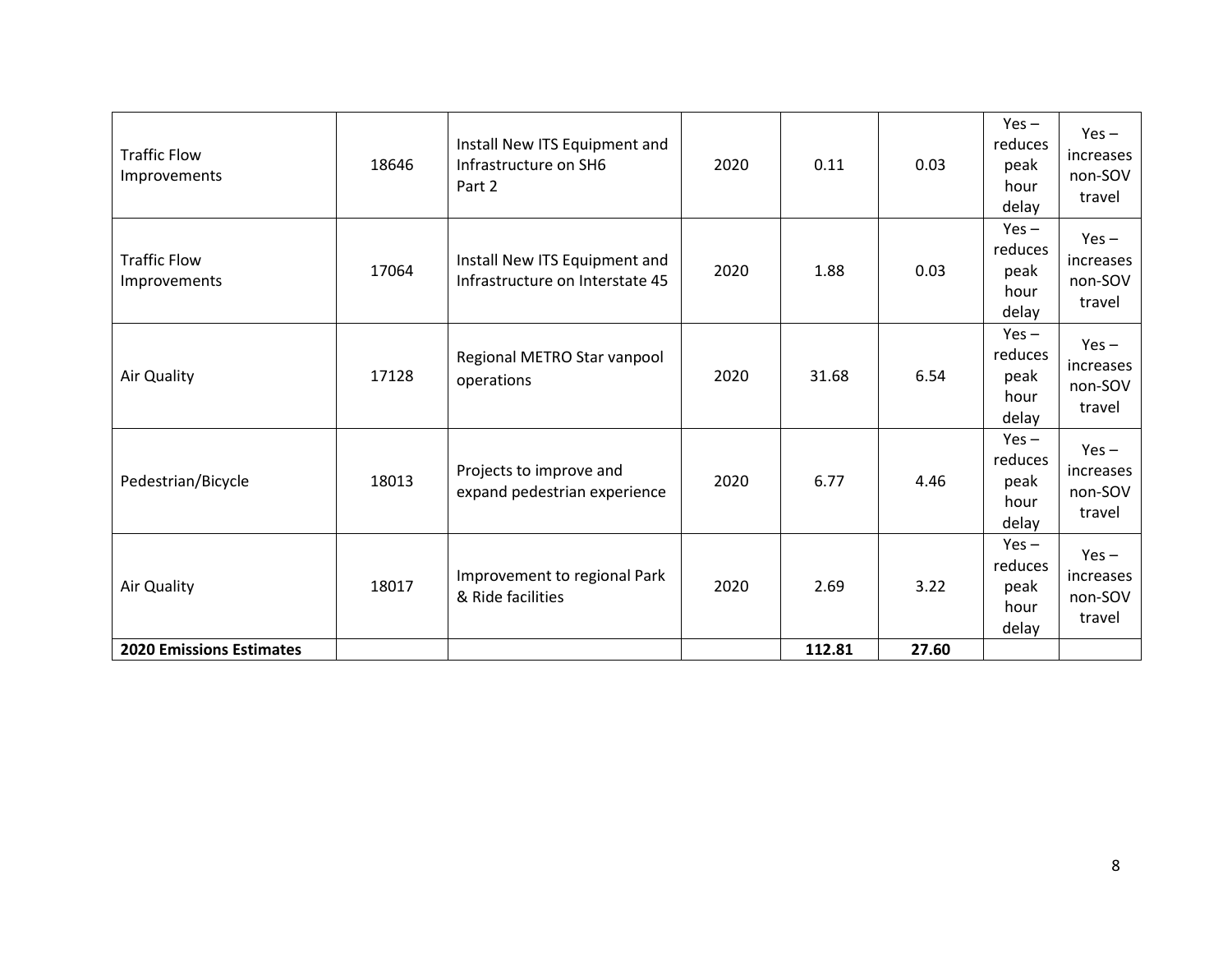| Project                             | <b>MPO ID</b> | <b>Project Description</b>                                                              | Year of<br>Anticipated<br><b>CMAQ</b><br>Obligation | <b>NO<sub>x</sub></b><br><b>Benefit</b><br>(kg/day) | <b>VOC Benefit</b><br>(kg/day) | <b>PHED</b><br><b>Benefit</b>               | Non-SOV<br><b>Benefit</b>                 |
|-------------------------------------|---------------|-----------------------------------------------------------------------------------------|-----------------------------------------------------|-----------------------------------------------------|--------------------------------|---------------------------------------------|-------------------------------------------|
| Pedestrian/Bicycle                  | 7814          | Construct Multiuse Hike & Bike<br>Trail                                                 | 2021                                                | 0.32                                                | 0.22                           | $Yes -$<br>reduces<br>peak<br>hour<br>delay | $Yes -$<br>increases<br>non-SOV<br>travel |
| Transit                             | 11760         | Regional METRO Star vanpool<br>operations                                               | 2021                                                | 31.68                                               | 6.54                           | $Yes -$<br>reduces<br>peak<br>hour<br>delay | $Yes -$<br>increases<br>non-SOV<br>travel |
| Transit                             | 11762         | Regional METRO Star vanpool<br>operations                                               | 2021                                                | 31.68                                               | 6.54                           | $Yes -$<br>reduces<br>peak<br>hour<br>delay | $Yes -$<br>increases<br>non-SOV<br>travel |
| <b>Traffic Flow</b><br>Improvements | 11916         | Regional Freeway Incident<br>Management and Towing<br>Program                           | 2021                                                | 11.87                                               | 2.33                           | $Yes -$<br>reduces<br>peak<br>hour<br>delay | <b>No</b>                                 |
| Air Quality                         | 12092         | H-GAC Clean Vehicles Program<br>Implementation                                          | 2021                                                | 395.39                                              | 10.79                          | $Yes -$<br>reduces<br>peak<br>hour<br>delay | <b>No</b>                                 |
| <b>Traffic Flow</b><br>Improvements | 14173         | Reconstruct Roadway to Add<br>Turning Lance and<br>Pedestrian/Bicycle<br>Accommodations | 2021                                                | 3.07                                                | 0.75                           | $Yes -$<br>reduces<br>peak<br>hour<br>delay | $Yes -$<br>increases<br>non-SOV<br>travel |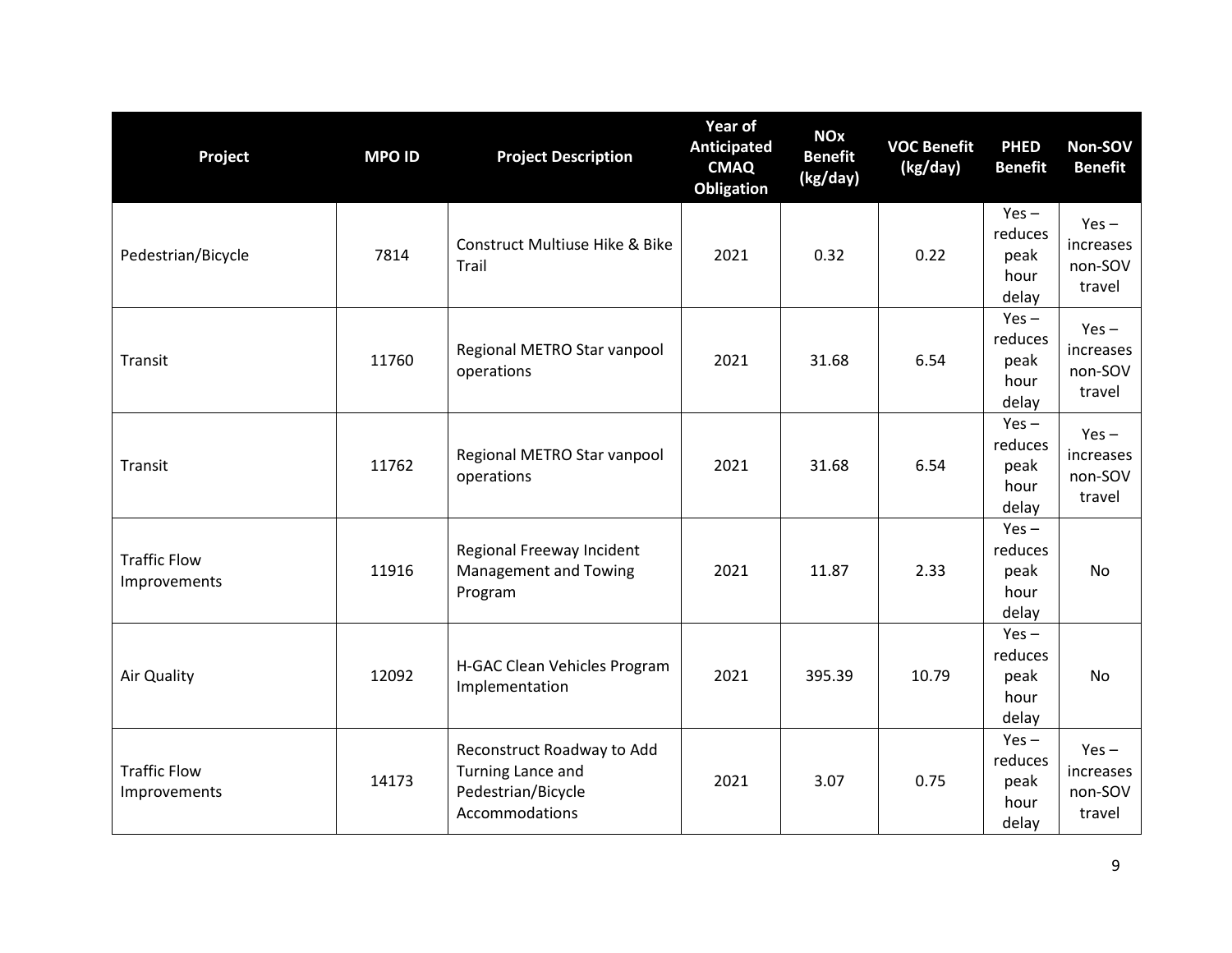| Pedestrian/Bicycle                  | 15321 | Projects to improve and<br>expand pedestrian experience<br>in Downtown Houston  | 2021 | 0.11  | 0.03 | $Yes -$<br>reduces<br>peak<br>hour<br>delay | $Yes -$<br>increases<br>non-SOV<br>travel |
|-------------------------------------|-------|---------------------------------------------------------------------------------|------|-------|------|---------------------------------------------|-------------------------------------------|
| <b>Traffic Flow</b><br>Improvements | 17051 | Add Traffic Flow Improvement<br>and Pedestrian Bicycle<br>Facilities on FM 1960 | 2021 | 0.16  | 0.02 | $Yes -$<br>reduces<br>peak<br>hour<br>delay | $Yes -$<br>increases<br>non-SOV<br>travel |
| <b>Traffic Flow</b><br>Improvements | 17062 | <b>Construct Wireless Traffic</b><br><b>Signal Communication System</b>         | 2021 | 1.75  | 0.43 | $Yes -$<br>reduces<br>peak<br>hour<br>delay | <b>No</b>                                 |
| Pedestrian/Bicycle                  | 17119 | Projects to improve and<br>expand pedestrian experience<br>in South Houston     | 2021 | 0.08  | 0.02 | $Yes -$<br>reduces<br>peak<br>hour<br>delay | $Yes -$<br>increases<br>non-SOV<br>travel |
| Transit                             | 17135 | Regional vanpool operations                                                     | 2021 | 16.50 | 3.41 | $Yes -$<br>reduces<br>peak<br>hour<br>delay | $Yes -$<br>increases<br>non-SOV<br>travel |
| Transit                             | 17141 | Regional vanpool operations                                                     | 2021 | 16.50 | 3.41 | $Yes -$<br>reduces<br>peak<br>hour<br>delay | $Yes -$<br>increases<br>non-SOV<br>travel |